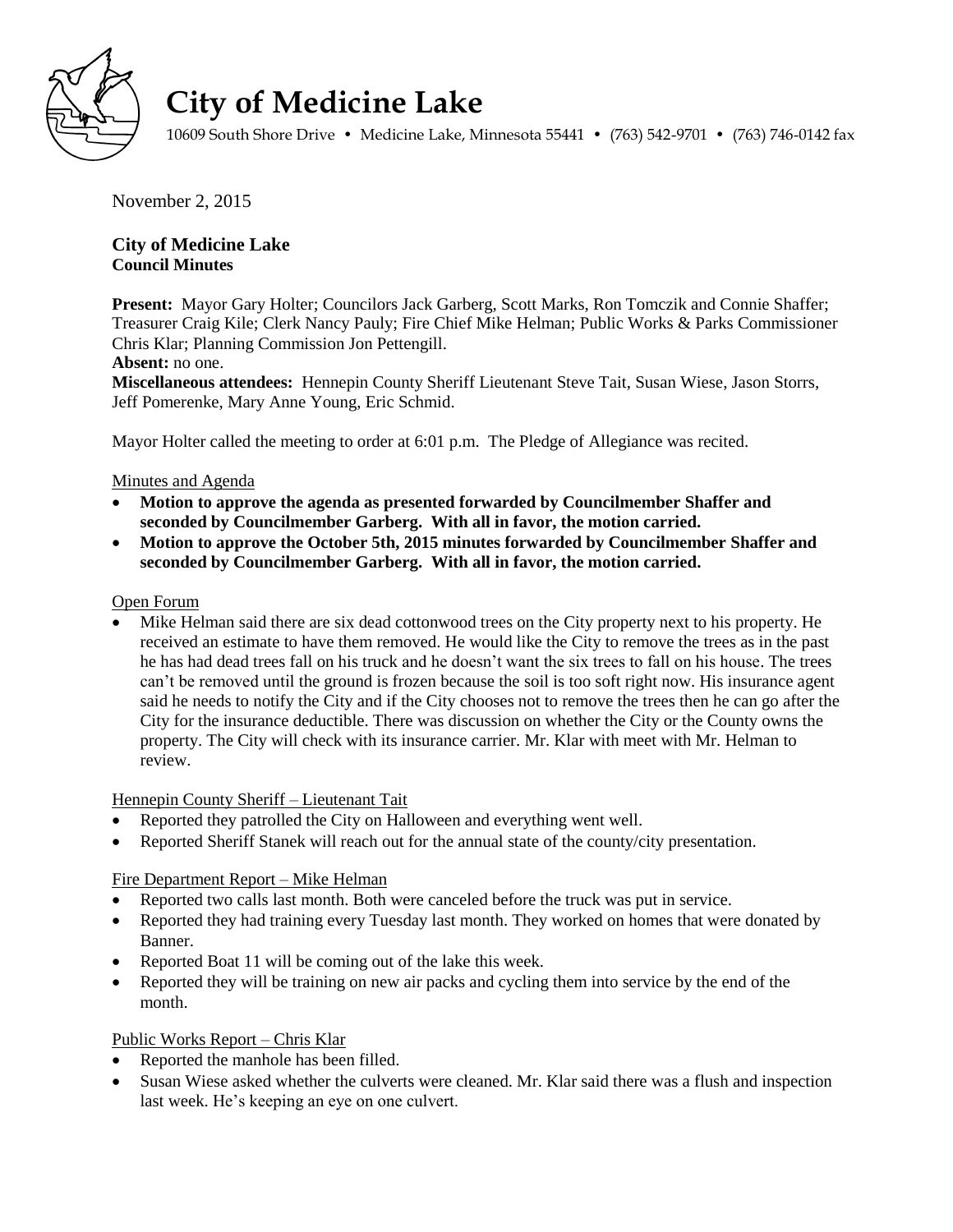Ms. Wiese asked about the holding pond at 238 Peninsula Road. Mr. Klar said the holding pond has been installed. Mr. Pettengill said it's per the specification provided by the City.

#### Parks Report – Chris Klar

- Reported parks will be closed.
- Reported a new bench will be installed in the park in the spring.
- Reported the tennis/basketball court is in really bad shape and something needs to be done.

Planning Commission Report – Jon Pettengill

- Reported on the lot split at 1342 South Shore Drive. The Planning Commission is recommending approval. He said Council may want to add language to expand the conversation easement or add any language that speaks to the contamination in regards to excavating, grading, etc. None of the cost of the sewer work will be paid by the City.
- **Motion to provisionally approve resolution 15-8 APPROVING A LOT SPLIT FOR LOT 13, LOT 14, AND THAT PART OF LOT 15 LYING NORTH OF THE SOUTH 100.0 FEET THEREOF, SAID LOTS IN BLOCK 13 OF MEDICINE LAKE PARK FIRST DIVISION, HENNEPIN COUNTY, MINNESOTA conditioned to the execution of the extension of the conservation easement to no less than 25 feet forwarded by Councilmember Marks and Seconded by Councilmember Shaffer. Mayor Holter and Councilmember Tomczik abstained. Councilmembers Marks, Garberg and Shaffer in favor. Motion carried.**
- Reported the Planning Commission began a conversation on how to treat the soils in the park. This started with a request by a homeowner and an enormous amount of work from Mr. Klar to start down the path to consider the possibility of mitigation for a couple pieces of property near the park that end up being flooded pretty much every year. The Commission believes this is a two-step process. First, what does the City want to do about the park and any soil that might be dug up from the park that could be used for mitigation on homeowner property? Second, how to create an allocation system that would allow an equitable access for all homeowners to the soil that is dug out of the park. Per Wynn Curtiss this needs to be done in two steps so as to not exercise preference for a particular homeowner. Mr. Pettengill will provide more information next month.

Treasurer's Report-Craig Kile

- Receipts in reporting period: \$15
- Receipts year to date: \$177,206
- Disbursements in reporting period: \$16,356
- Disbursements year to date: \$291,614
- **Motion to approve the summary spending, receipts and cash balances through November 1, 2015 forwarded by Councilmember Marks and seconded by Councilmember Shaffer. With all in favor, the motion carried.**

#### Officer Reports:

Councilmember Garberg

Reported the snow removal contract was renewed with Neutgens.

#### Councilmember Shaffer

Reported she will put a notice in the Laker for rental inspections next year.

#### Councilmember Tomczik

Reported we received an amendment to the recycling agreement to extend it one more year.